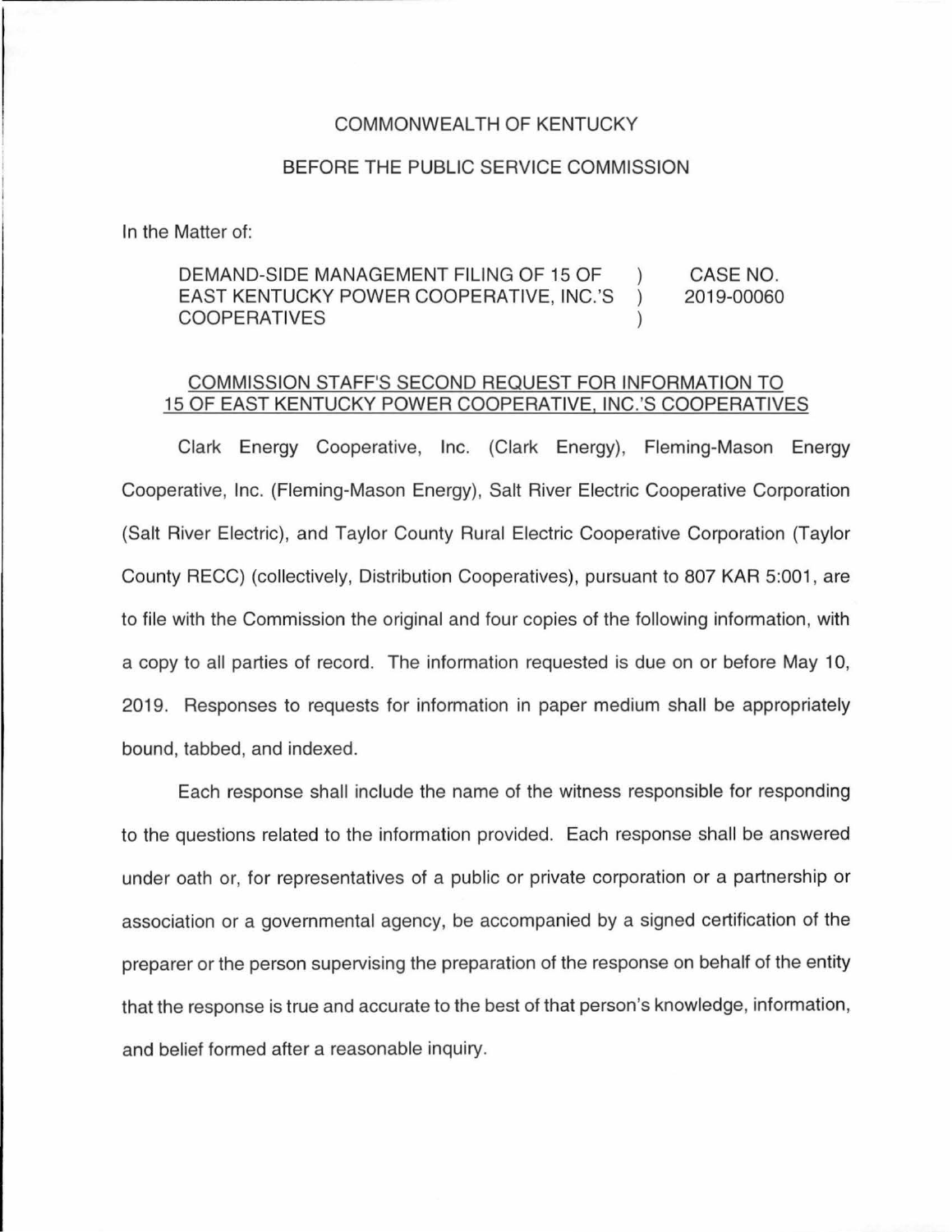The Distribution Cooperatives shall make timely amendment to any prior response if it obtains information which indicates that the response was incorrect when made or, though correct when made, is now incorrect in any material respect. For any request to which the Distribution Cooperatives fail or refuse to furnish all or part of the requested information, they shall provide a written explanation of the specific grounds for their failure to completely and precisely respond.

Careful attention shall be given to copied material to ensure that it is legible. When the requested information has been previously provided in this proceeding in the requested format, reference may be made to the specific location of that information in responding to this request. When filing a paper containing personal information, the Distribution Cooperatives shall, in accordance with 807 KAR 5:001, Section 4(10), encrypt or redact the paper so that personal information cannot be read.

1. Refer to the response to Staff's Initial Request for Information, Item 6. Explain why you do not offer the low-income energy efficiency demand-side management program known as Community Assistance Resources for Energy Savings as developed and offered by East Kentucky Power Cooperative, Inc.

Luce R. Punso

Gwen R. Pinson Executive Director Public Service Commission P.O. Box 615 Frankfort, KY 40602

DATED **\_ \_ A\_PR\_2\_5\_ 2\_0\_19\_** 

cc: Parties of Record